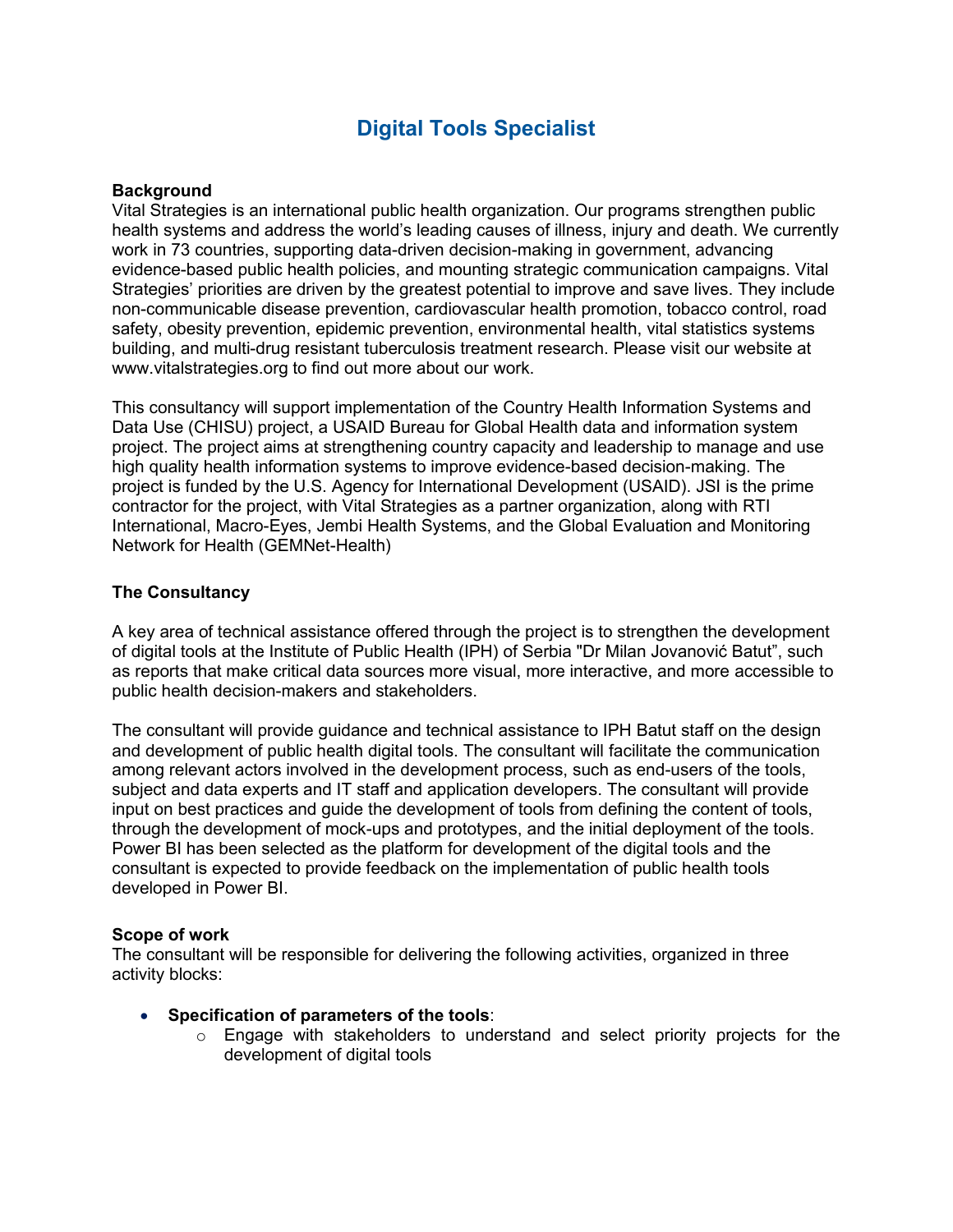- $\circ$  Coordinate input of all interested parties to establish consensus on digital tool projects parameters: organizational objective to be advanced by the new digital tools, timeframe for completion, personnel and resources dedicated to the project
- $\circ$  Develop a project plan specifying the sequence of activities to develop and deploy the digital tools

# • **Development of tools:**

- $\circ$  Engage with users to define detailed scenarios that identify the specific content and functionality required for the tools to meet their needs
- o Support design of mockups that illustrate the use scenarios
- $\circ$  Collaborate with subject and data experts to understand available data for use in the tools and define optimal data structures and data preparation guidelines
- o Promote agile tool development and constant communication between relevant parties to ensure the digital tools are user-centered and follow best practices for data analysis and visualization
- $\circ$  Conduct user acceptance testing for the deployment of initial versions of the digital tools

### • **Optimize use of tools**:

- $\circ$  Collaborate with CHISU staff on the creation and delivery of programs that train users to utilize the tools
- $\circ$  Identify processes that should be reviewed or established to integrate the use of the newly created digital tools and ensure their sustainability

### **Assignment**

This Is a consultant position with an anticipated level of effort for the entire project Is 140 days. The consultant must be based In Serbia with the ability to meet with IPH Batut staff frequently. The duration of the project is 9 months; work is expected be completed by March 2023. The following table provides a rough guide for the sequence of activities over the 9-month period.

| <b>Activity Block</b>     | Jul | Aug | <b>Sep</b> | Oct | <b>Nov</b> | <b>Dec</b> | Jan | Feb | Mar |
|---------------------------|-----|-----|------------|-----|------------|------------|-----|-----|-----|
| Onboarding                |     |     |            |     |            |            |     |     |     |
| • Parameter specification |     |     |            |     |            |            |     |     |     |
| Tool development          |     |     |            |     |            |            |     |     |     |
| Optimize use              |     |     |            |     |            |            |     |     |     |

The work will be overseen by Vital Strategies, a partner organization of CHISU based in New York City, USA. The contractor will also coordinate with CHISU's country office in Serbia. Note that contracts are executed and paid in the currency of the country where the consultant is based and that payments are tied to deliverables.

### **Qualities and Qualifications**

- Bachelor's degree required
- Preferred background on public health, epidemiology, statistics, or related fields
- Knowledge developing reports using Power BI